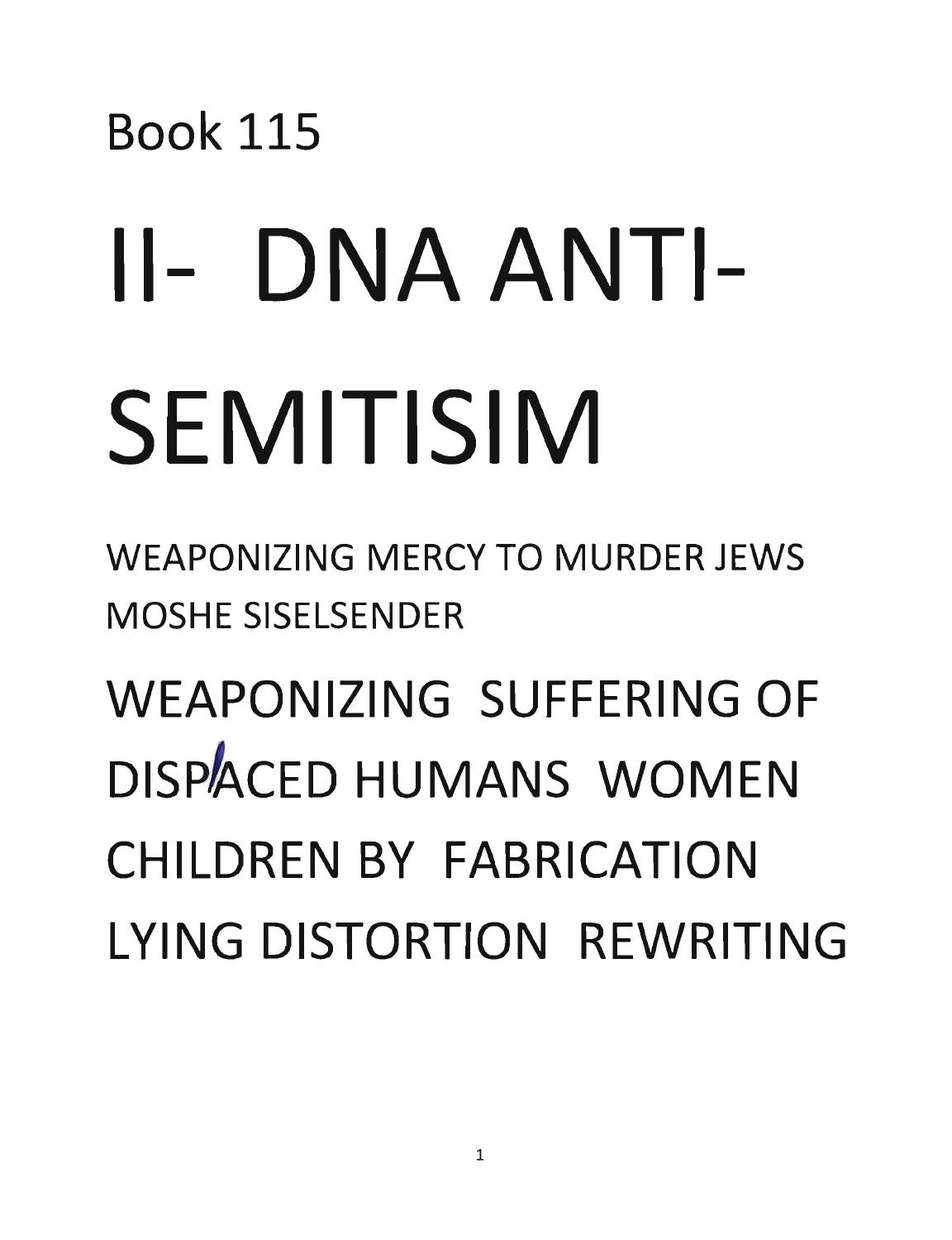HISTORY TO MAKE THE VICTIM THE AGGRESSOR.

THERE EXISTS A CONSPIRACY BY EUROPEANS TO PROSTITUTE THE TRUTH AND SUPPORT THE PALESTINIAN LIES REWRITING OF HISTORY TO DELEGITIMIZE THE JEW'S RIGHT TO LIFE LIBERTY AND ERETZ ISRAEL.

THE GREED OF THE EUROPEANS ESPECIALLY THE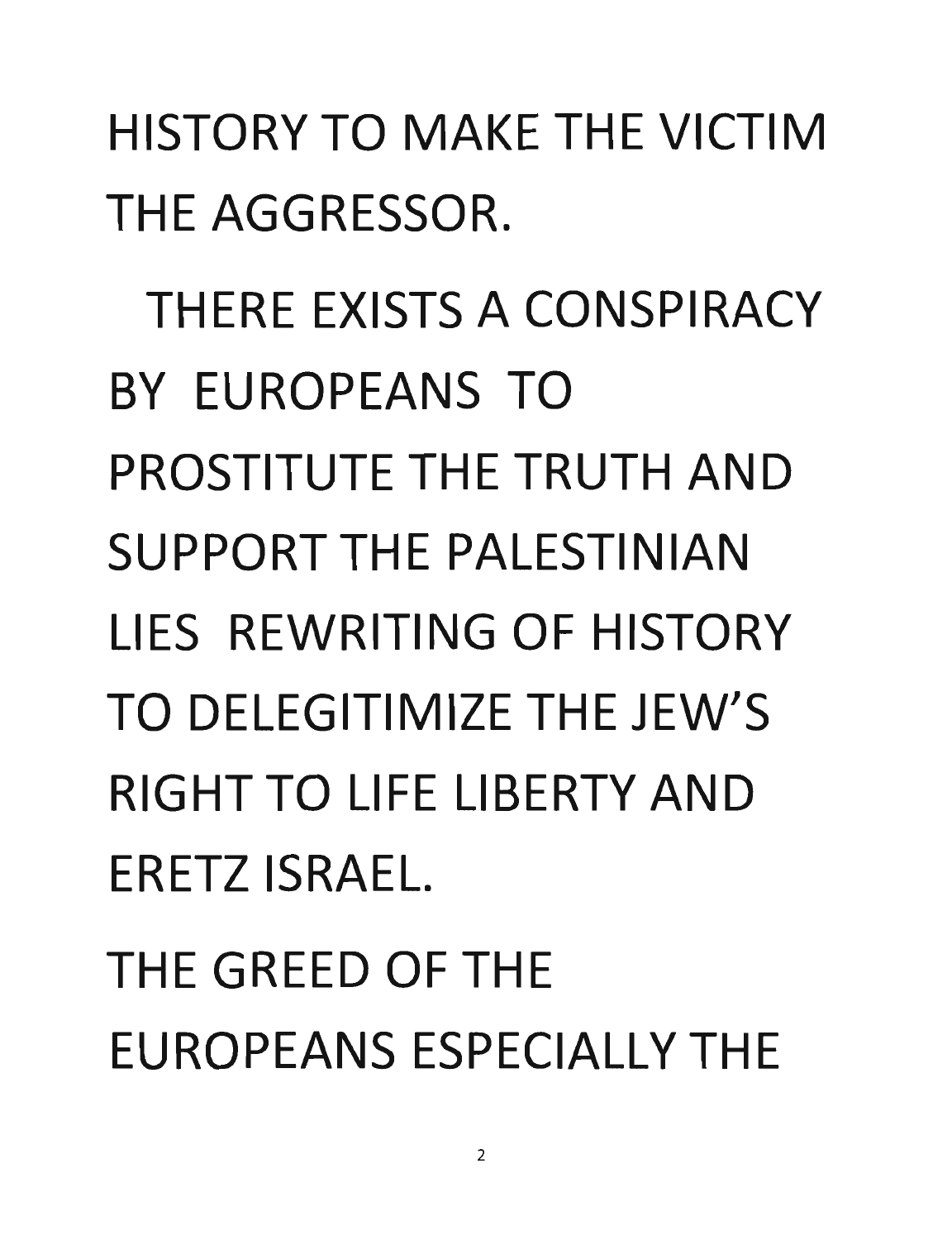LABOR PARTY IN GREAT BRITAIN SPEAKS VOLUMES OF THE BLATANT HATRED AND ANTI SEMITISIM OF THE LABOR PARTY. IN ADDITION TO THEIR HATRED OF THE JEW AND THE JEW'S NATION ISRAEL THE LABOR PARTY IS APPEALING TO THE OPEN AND HIDDEN ANTI SEMITES IN GREAT BRITAIN TO WIN THE ELECTION. IN ADDITION THEY ARE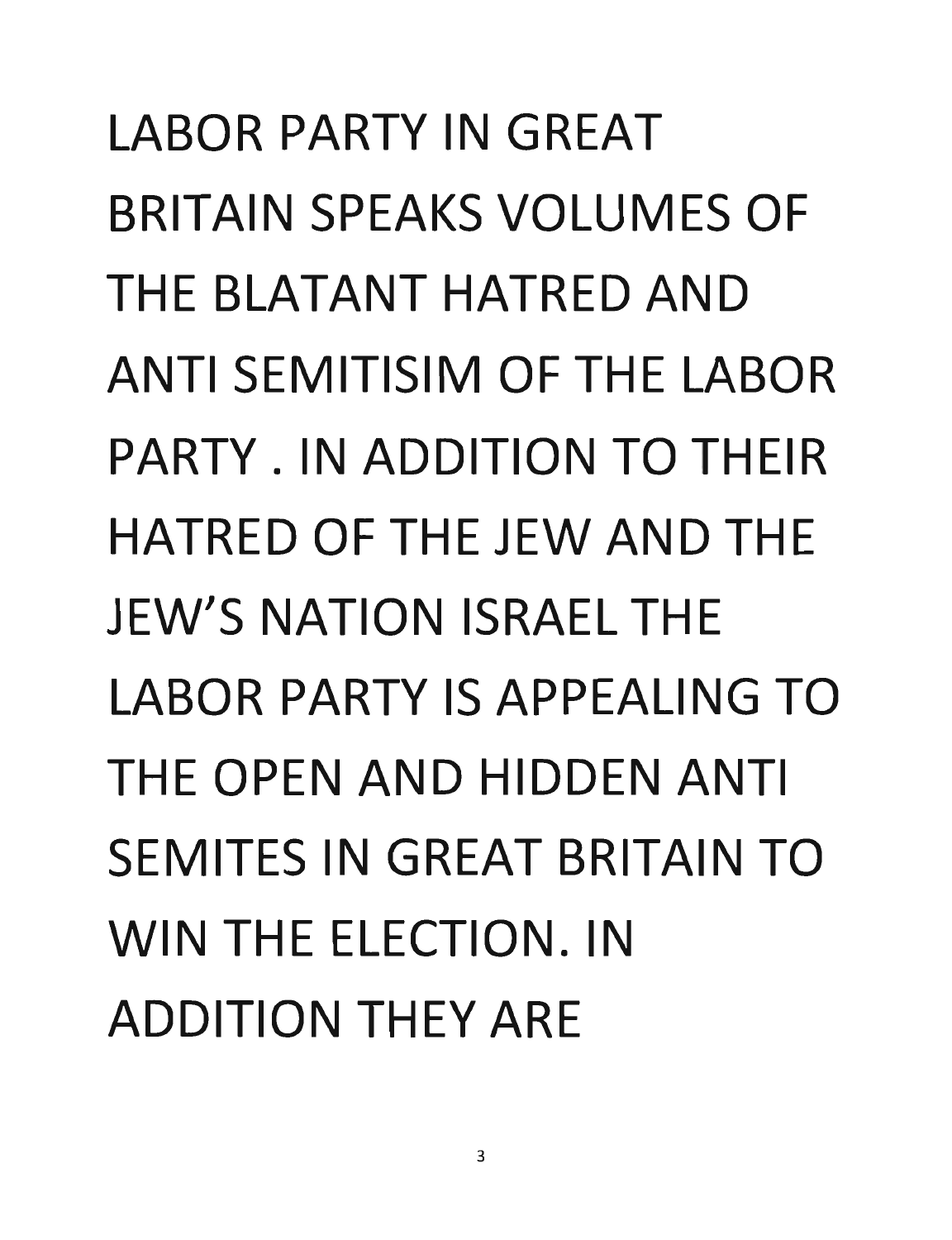APPEALING TO THE GREED TO WIN CONTRACTS FROM THE MUSLIM AND ARAB WORLD TO ENRICH THEMSELVES AT THE EXPENSE OF THE JEW AND THE JEW'S NATION ISRAEL.

WHEN AN ANTI SEMITE SPEAKS AND TAKES A POSITION TO PROSTITUTE THE TRUTH LIKE THE BRITISH LABOR PARTY IT IS ONLY BECAUSE THEY ARE APPFALING TO THE ANTI-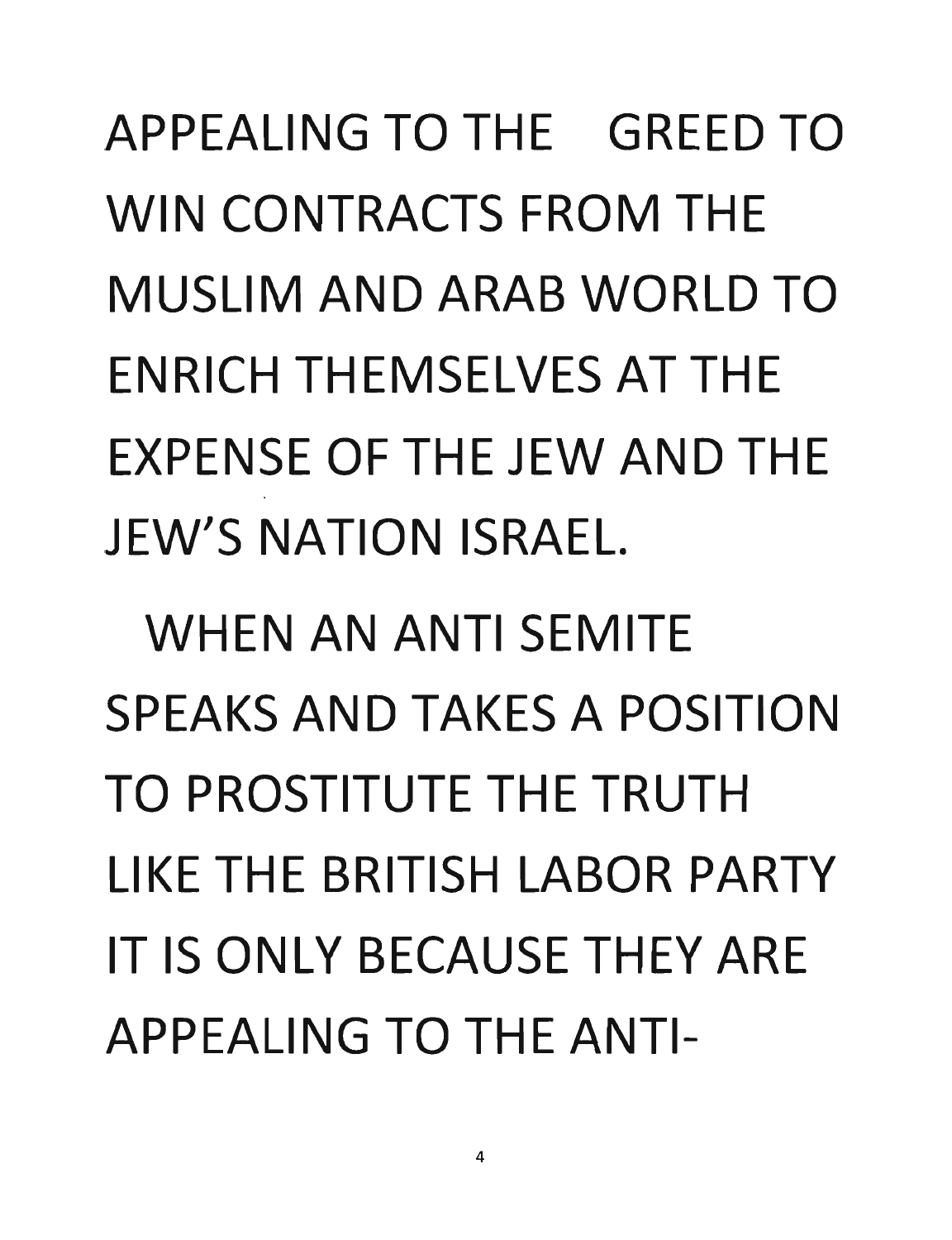SEMITIC POPULATION IN GREAT BRITAIN TO WIN THE SUPPORT AND WIN THE ELECTION.

THIS PATTERN EXISTED IN THE 19305 WHEN ALL THE ALLIES-THE SO CALLED GOOD GUYS - WERE ON THE SAME RADIO WAVE WITH THE NAZIS REGARDING MURDERING JEWS.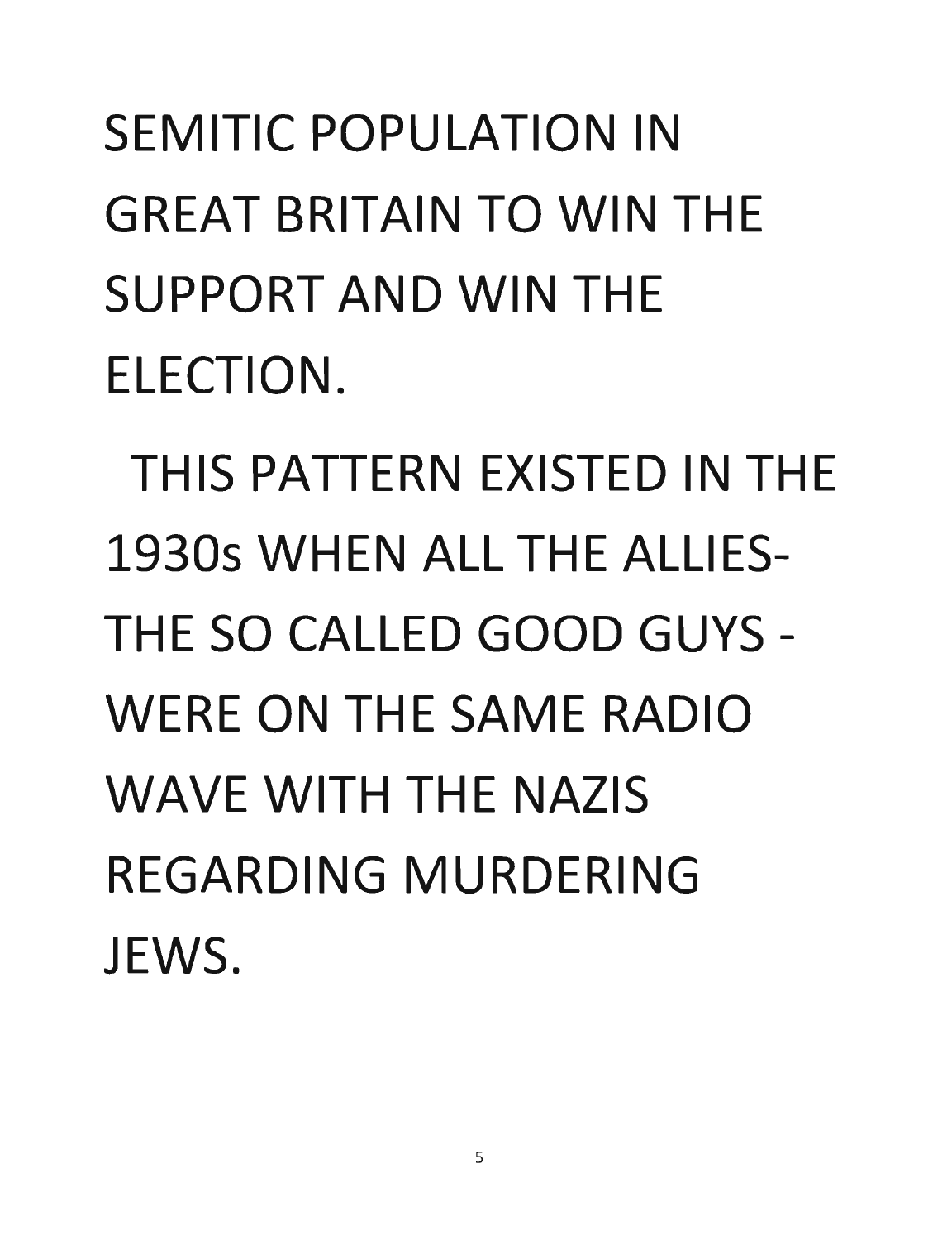ROOSEVELT AND HIS CABINET WERE FULLY AWARE OF THE MURDEROUS DESIGNS AND PLANS OF EXTERMINATING THE JEWS. WHEN ROOSEVELT CALLED A CONFERENCE OF NATIONS TO ACCEPT JEWISH RERFUGEES NO NATION OTHER THAN GUATAMALA AGREED TO ACCEPT ANY JEWS. GUATAMALA AGREED TO ACCEPT 100,000 JEWS.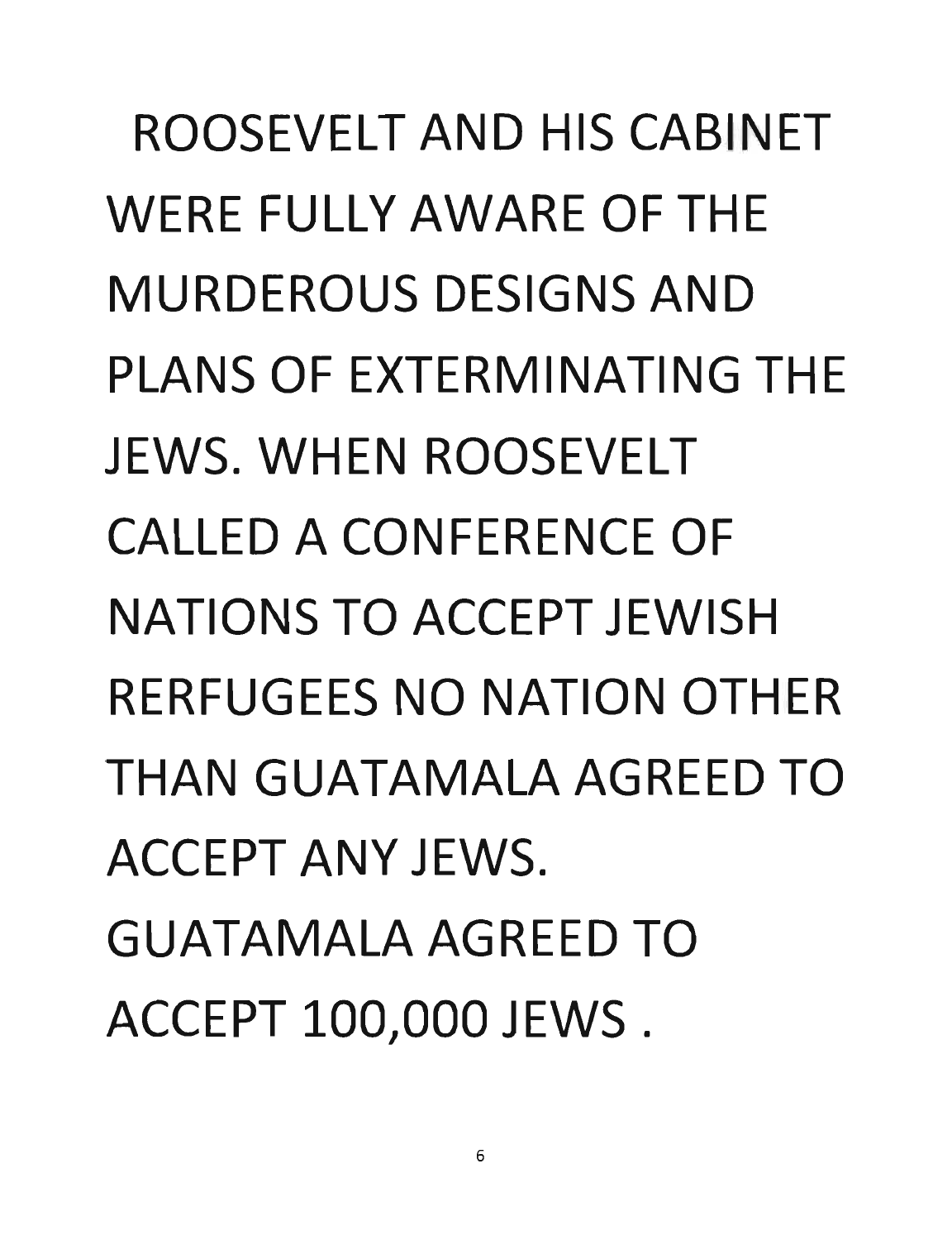When Guatemala started to accept JEWS ROOSEVELT EXERTED PRESSURE AND FORCED THEM TO STOP. ROOSEVELT'S STATE DEPARTMENT DID EVERYTHING IN ITS POWER TO PREVENT JEWS FROM BEING RESCUED. THE REASON IN ADDITION TO A PERSONAL HATRED OF JEWS WAS THE FACT OF CATERING TO THE AMERICAN ANTI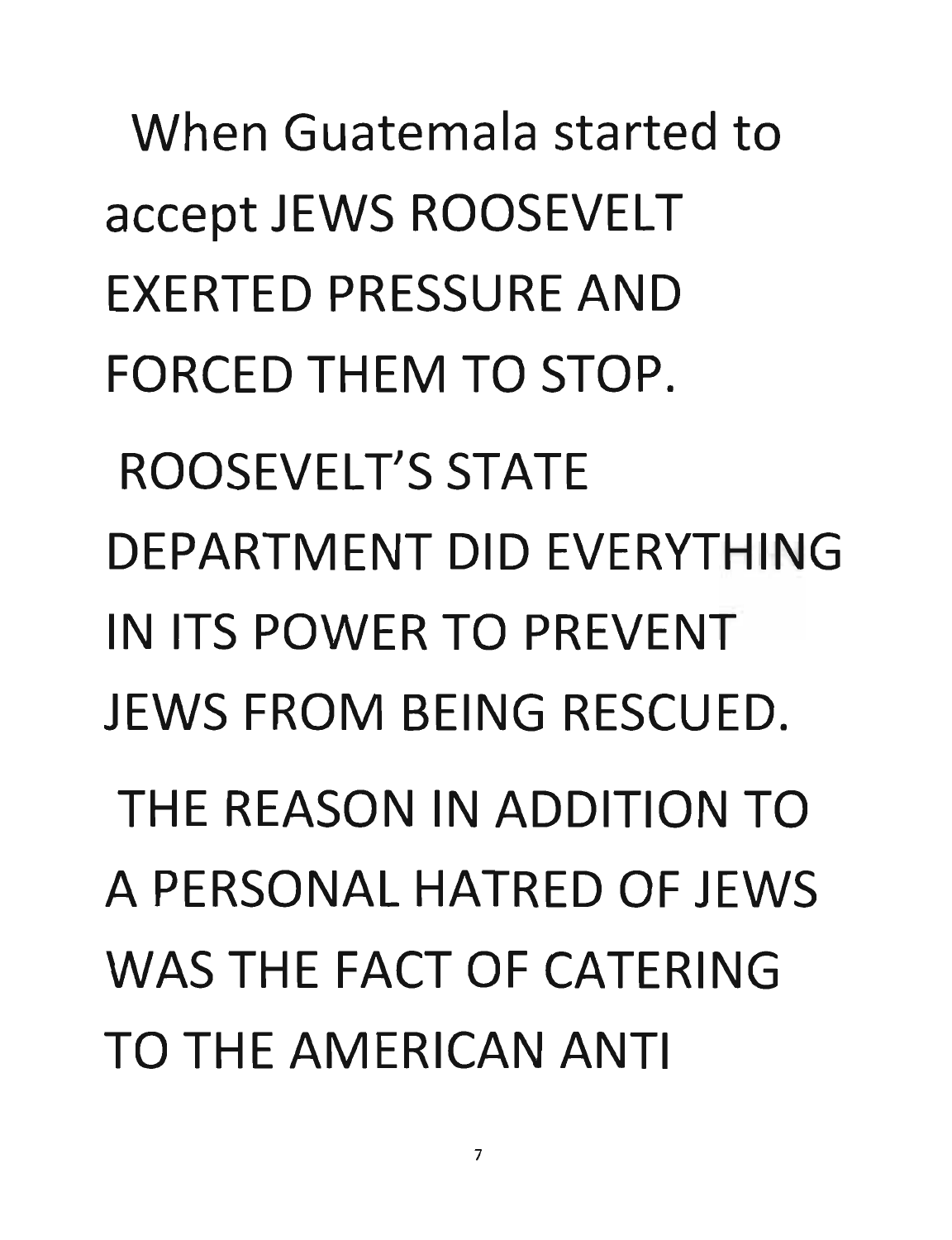## SEMITES IN ORDER TO GET REELECTED.

THE SAME WAS TRUE FOR ALL THE EUROPEAN COUNTRIES UNTIL THEY WERE SWALLOEWED UP BY THE NAZIS.

WHAT WAS TRUE IN THE 19305 is true today.

ONE CAN MEASURE THE DEGREE OF JEW HATRED BY THE ACTON OF THE LEADERS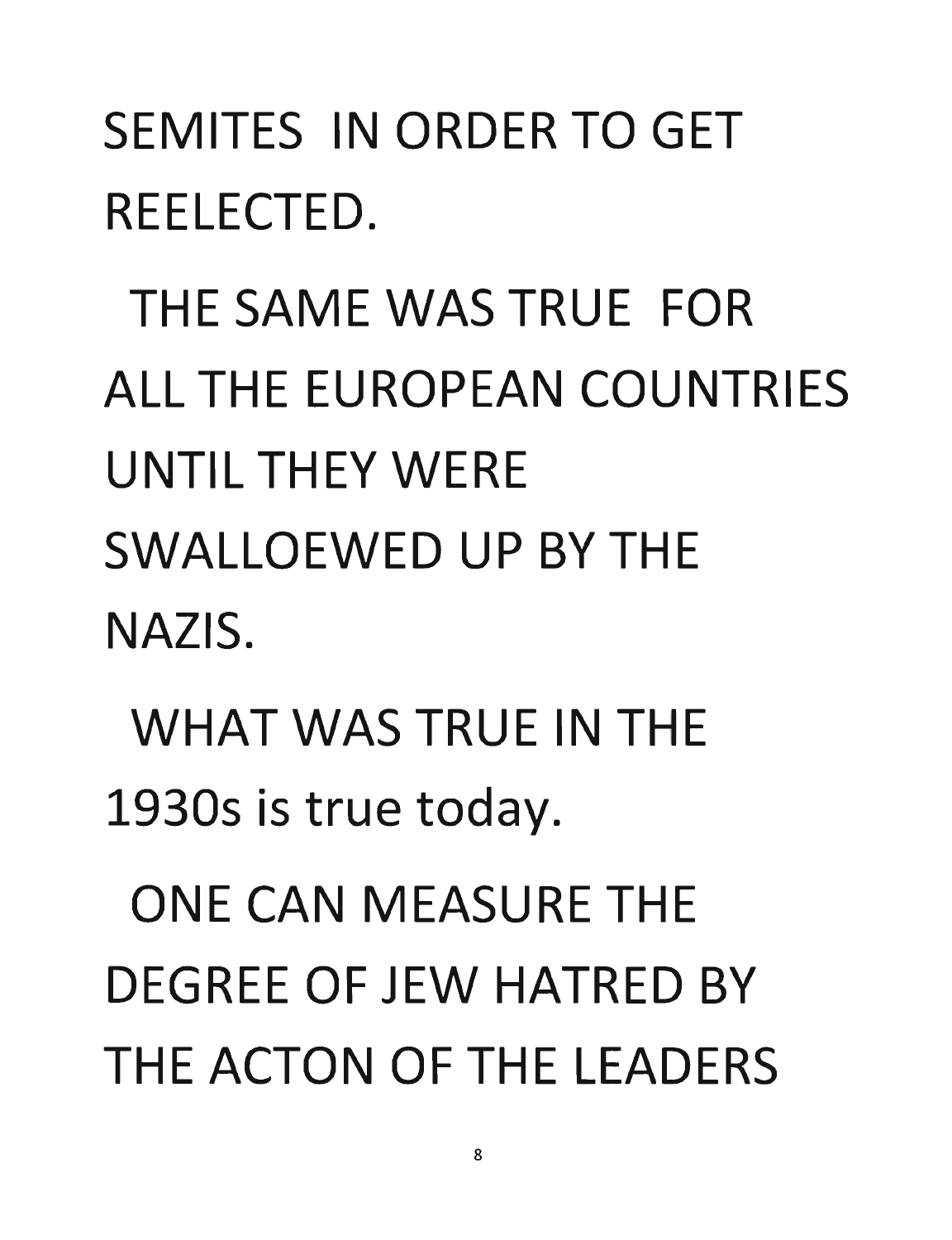## OF THOSE COUNTRIES WHO PROSTITUTE THE TRUTH AND SUPPORT THE **LIES** AND MYTHS OF THE PALESTINIANS.

THE PALESTINIANS ARE USING CIVILIANS AS CANNON FODDER TO ATTEMPT TO SMASH THE SEPARATION WALL BETWEEN GAZA AND ISRAEL. THEY IN EFFECT ARE WEAPONIZING THEIR CHILDREN TO DESTROY THE BARRIER ON THE ISRAEL BORDER. ONCE DESTROYED IT WOULD ENABLE TENS OR HUNDREDS OF THOUSANDS CIVILIANS TO INVADE ISRAEL. THEY COULD WOUND KILL ROB AND RAPE ISRAELIS.

THEY WOULD PRESENT ISRAEL WITH TWO ALTERNATIVES MAIM OR KILL TENS OR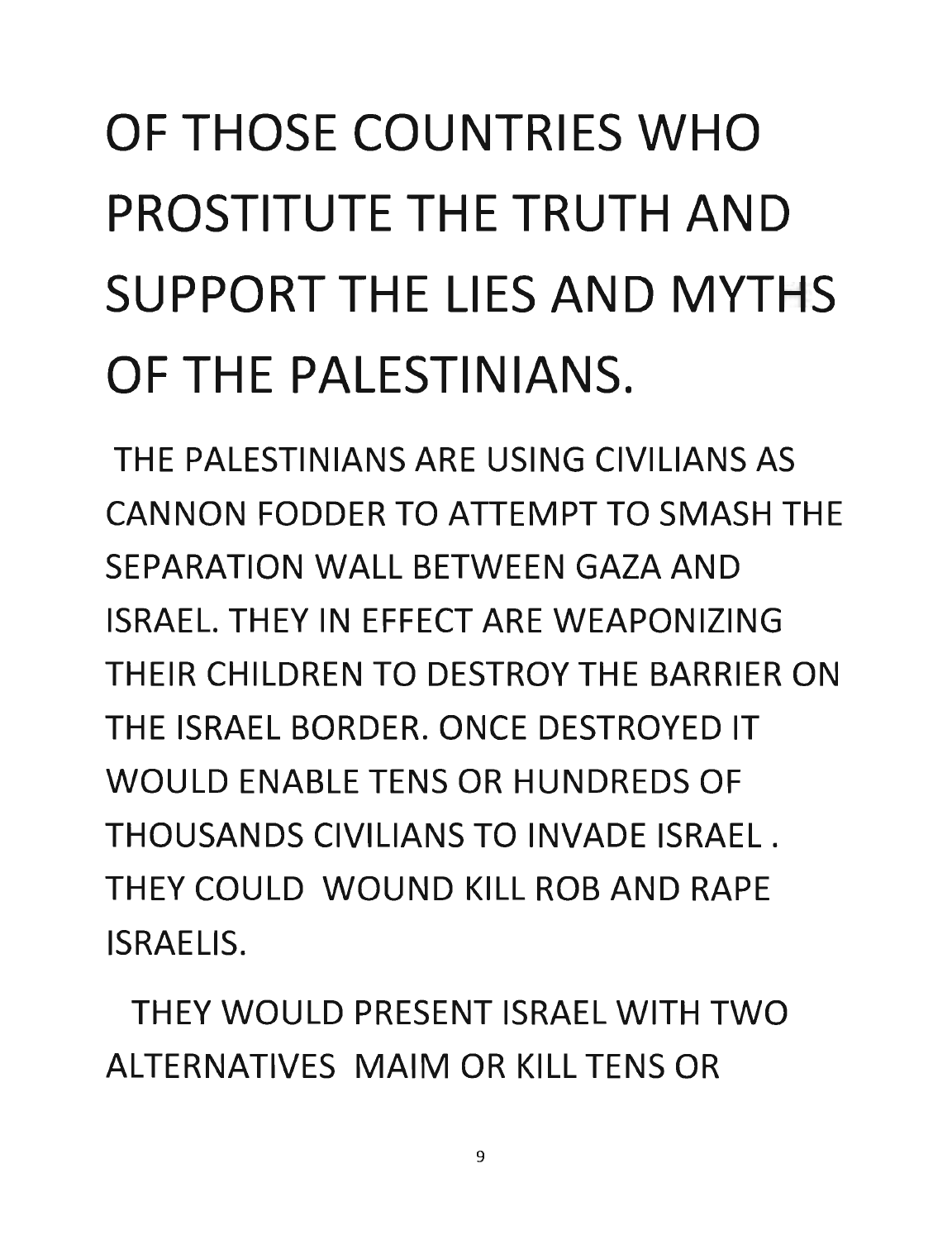HUNDREDS OF THOUSANDS CIVILIANS. OR ELSE BECAUSE OF HUMANITARIAN CONSIDERATIONS PERMIT THE MOB TO PROCEED. THEY WOULD BE ENDANGERING TENS OR HUNDREDS THOUSANDS OF ISRAELIS.

THUS ISRAEL WOULD BE PLACED IN A QUAGMIRE OF SHOOTING CIVILIANS OR SURRENDERING ITS SOVEREIGNTY AND ENDANGERING THE LIVES OF HUNDREDS OF THOUSANDS OF ISRAELIS.

THIS IS WHAT WE MEAN THAT THE PALESTINIANS ARE WEAPONIZING CIVILIANS AND PLACING THEM IN HARM'S WAY.

THE PALESTINIANS IN GAZA ARE THE ONLY ADDRESS TO BLAME FOR THE 48 OR 50 KILLED AND THOUSANDS WOUNDED.